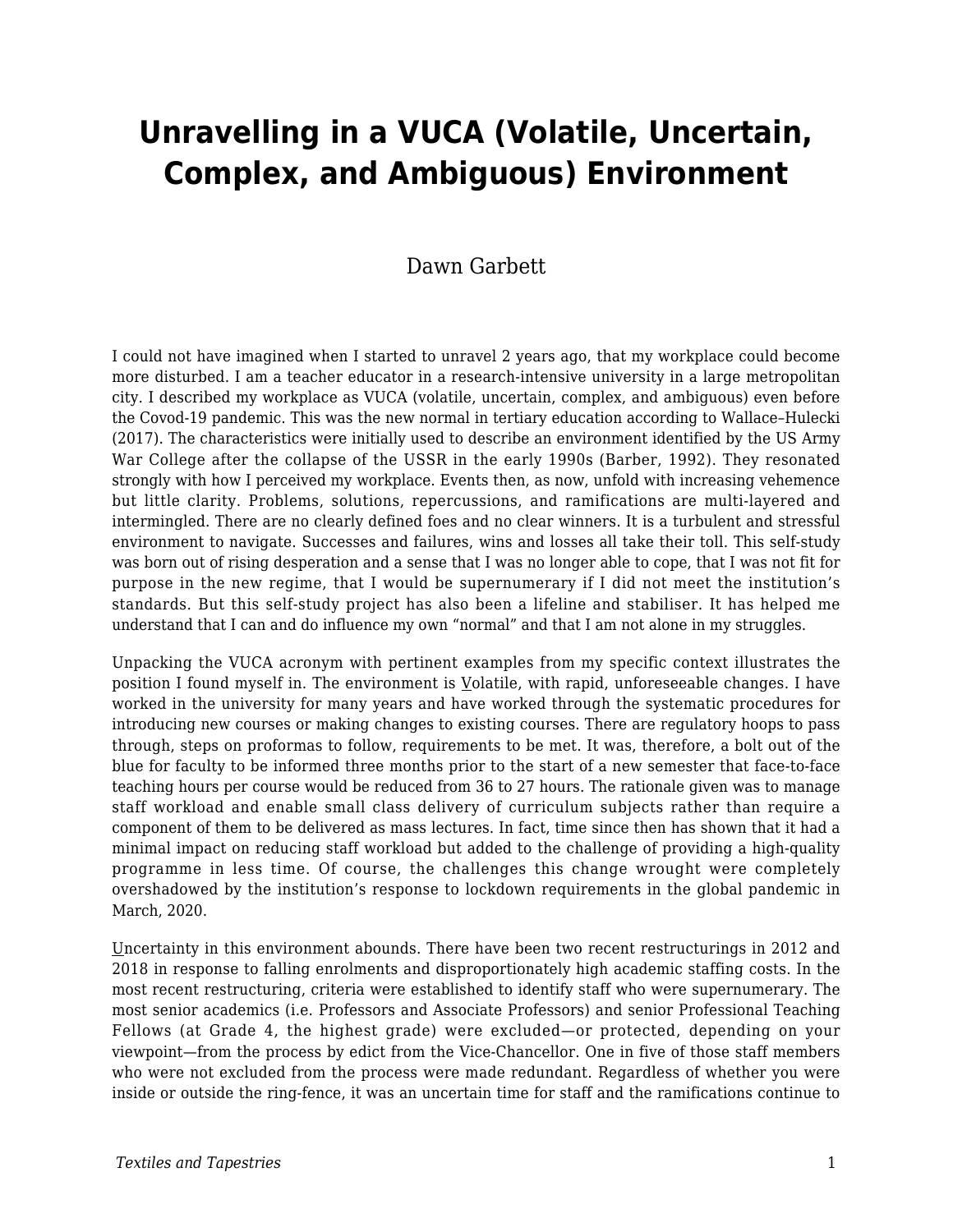#### linger.

These are two examples - one sudden and unforeseen, the other more protracted and anticipated. Other forces coalesce to give rise to a Complex situation. There are reducing numbers of students enrolling in our teacher education programmes for numerous reasons - be that the economic climate, the way the programmes are marketed, competition from other providers, or the perception of teaching as a career. The profile of the faculty is changing in response to the University's strategic plan and the Teaching Council's requirements. There are multifarious challenges impacting our work with no single cause or solution.

There is considerable Ambiguity or lack of clarity around what events or decisions might mean or the effect they may have in months or years to come. An example was the decision to move the starting date of the secondary graduate teacher education programme forward by 3 weeks to align more closely with the school terms. As a result, this programme's semester start and finish times no longer aligned with the rest of the University's. An unanticipated consequence was to disrupt previously approved research and study leave plans for some staff members who found themselves unavailable to teach from the beginning of the course.

As is typical in many institutions, change is one of the few constants in my workplace. I know that this is not uncommon or an aberration. While the examples may be specific to my institution, the volatility, unpredictability, complexity, and ambiguity are not. Nor is the fundamental shift in the way universities justify their existence in a neo-liberal environment unique. Olssen and Peters (2007) reported an increasing emphasis on measurable outputs, performance indicators, and quality assurance measures in universities around the world. Kinman (2014) wrote that the rise of neoliberalism "has created increasingly complex and unpredictable working conditions where academics are viewed as 'knowledge workers' and educational outcomes 'economic goods'" (p.220). The need to be accountable in all aspects of our work as academics has become more and more prevalent. I know I am not the only one expected to demonstrate my competency (I am loathe to write "excellence") in teaching, research, administration, and pastoral care. I have enjoyed the variety of these different roles but the expectations and demands of each often pull me in opposite directions resulting in a negative impact on well-being. Again, I know that I am not alone in this regard. Kinman and Johnson (2019) note that research in the university sector "suggests that the resources that have traditionally protected academic employees against stress and burnout, such as tenure, autonomy, collegiality, and role clarity, are diminishing rapidly" (p.159). According to the Times Higher Education (2014) report, 4 in 10 academics claimed stress was affecting their health.

A consequence of feeling increasingly powerless in a VUCA environment, exacerbated by incidents such as the first one I outline below, triggered an unraveling and headlong dive into distress. Fortuitously (or perhaps out of necessity) I embarked upon a self-study of two complementary strands. One strand, with an international colleague, focused on how we could support one another to live well in the academy through an intercollegial friendship (Garbett and Thomas, 2020). The other strand, this project, gave me the impetus to learn about myself as a senior female academic pitted against structural violence (Graeber, 2012). My focus was to renegotiate my relationship within an unforgiving, turbulent workplace. Initially, I was desperate to understand the forces that were operating to destabilise me. Now, with the benefit of having read more, thought more, discussed more, and enlisted the help of professional therapists and critical friends, I am not so much desperate but determined to take a stand and claim my space in the VUCA environment.

My focus in this chapter is to detail my response to two incidents – one that triggered my distress and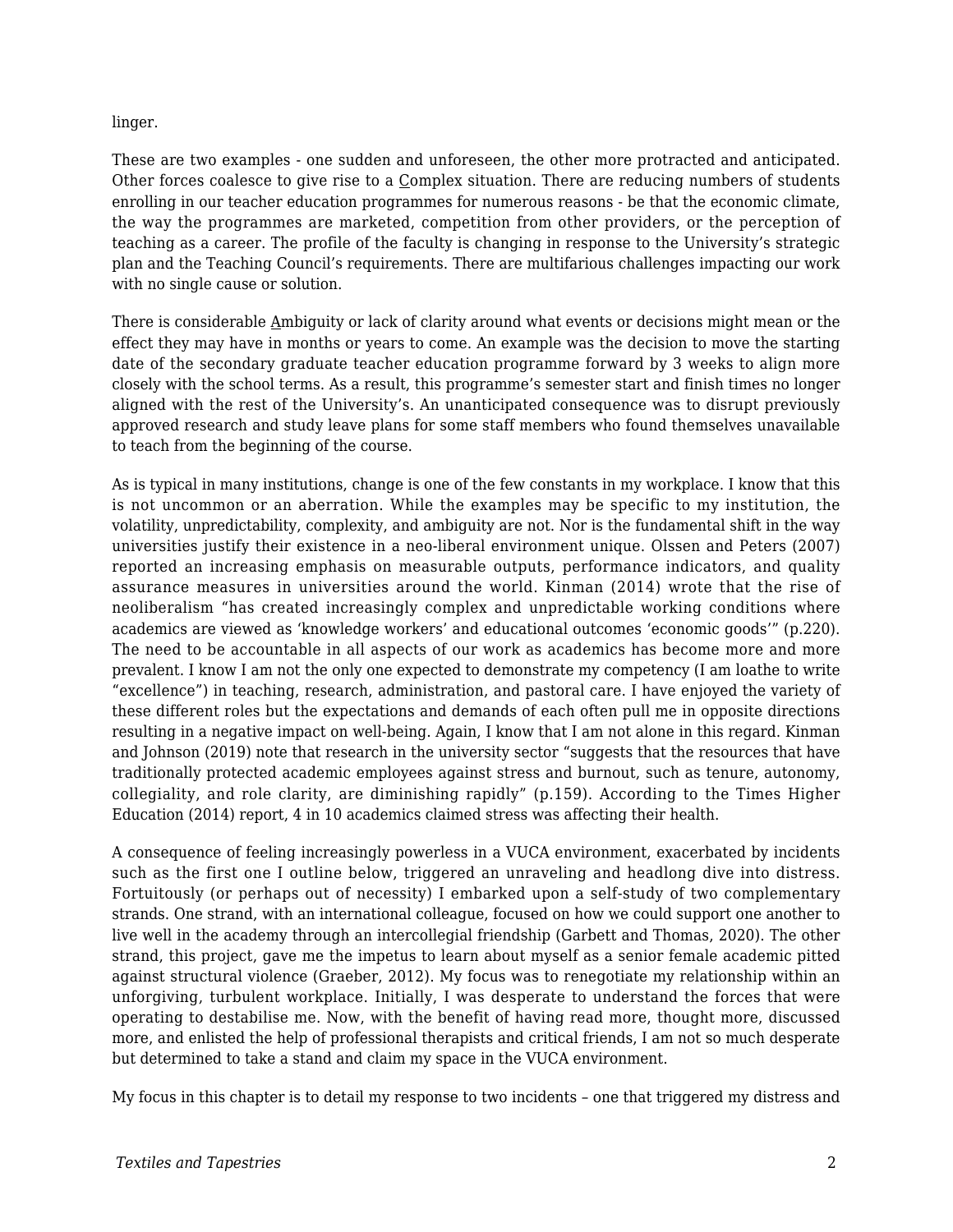the other that marks a victory of sorts. I use both literature and colleagues as critical friends to support how I reframed my initial reactions and learnt from each experience.

### **Method**

This project bears the hallmarks of self-studies. It is driven by a desire to improve my practice as an academic. It is qualitative and collaborative in as much as I have created a safe space with critical friends and the literature to make explicit to myself the tensions in my workplace (La Boskey, 2004). By sharing my insights here and making them available for critique, I seek to validate my understanding of contemporary academic life (Fletcher & Ovens, 2015).

My data sources include notes and personal reflections captured in a professional journal (Holly, 2003). Journals are used in a variety of ways and for a variety of reasons by many self-study researchers (Ovens & Garbett, 2020). Tobin and Kincheloe (2006) for example, wrote that they used journals: to enhance their critical consciousness and to document observations and lived experiences, along with pondering on them reflectively and inadvertently creating a text that had the possibility to enact transformational change. I have used an electronic journal to record my response to articles, blogs, books, and chapters. I have described events and their impact on me in this journal as a way to reconsider their meaning and to wonder how else I could have interpreted them. As a way to further explore and reframe my thoughts, I have interleaved the literature, often commenting on chunks of text that have been particularly important. I have also used a paper and pen journal to reflect on counselling sessions and discussions. My journal entries are a messy, disorganised data set only some of which I have shared with critical friends. Their responses have caused me to review and reframe my thinking and subsequent journal entries.

I have used on-line apps such as Telegram and WhatsApp to express my feelings to critical, virtual friends. These virtual friends are an extension of an inner circle of confidantes and are separate from my immediate colleagues. Reiterating and venting my frustration, amazement, and astonishment at how actors play out their roles in this on-line environment often provides comic relief from a turgid situation. I have become the queen of memes, gifs, and acronyms – shorthand to express the full gamut of emotions.

Analysis of this data has been iterative and is on-going. I admit that it is not a systematic analysis. There are some themes that have not so much emerged as swamped my writing. Those that I have dwelled on, tussled with, and come back to in multiple fora have become the backbone of this chapter. I am well aware that this may be seen as solipsistic and self-indulgent but it is an honest and personal account of my learning journey. I have become more aware of the stressors in my academic life. My intention is to share these insights so that others may be encouraged to reflect on their own position and power within contexts.

#### *Incident 1 (May 2018)*

Our institution requires all academics to compile an electronic summary of teaching, research, and service and to set goals annually. This forms the basis of a conversation with a line manager. I had had my annual conversation several weeks prior to receiving an email from my line manager who wanted to talk to me. There had been nothing untoward in our conversation reviewing my summary so when my line manager told me that my performance on a one-to-five scale was rated as four–poorly performing—it was a shock. My line manager needed to give an explanation to the Dean.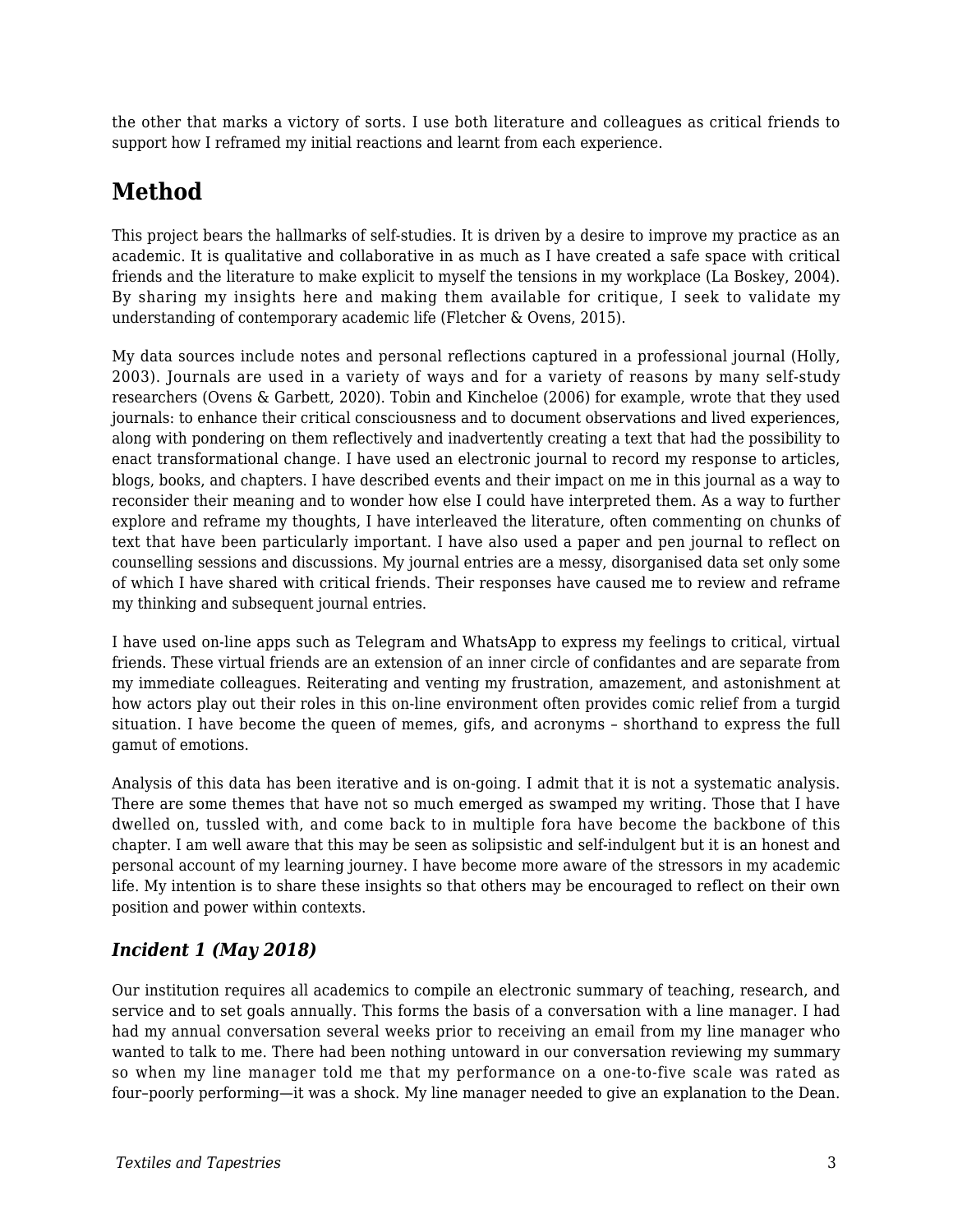They added that the situation was unprecedented in their experience. What was at issue was that I had not published three peer-reviewed research outputs in the preceding 12 months. The 20,000 word chapter I had worked on for an international handbook (Garbett, et al., 2020) had counted as one output (as would a single 6,000-word article in a reputable journal) but editorials and other research was deemed of marginal academic rigour. I took from the meeting that I was the only underperforming Associate Professor in the department—possibly in the Faculty! I did not attempt to argue with the evaluation or defend my record of accomplishment. I mumbled something about outputs in the pipeline and left my line manager's office with the word "underperforming" ringing in my ears. No one else witnessed the exchange. I never saw that my line manager had completed any report to pass up the managerial chain. I never emailed to follow up or give myself some closure—I was humiliated. The exchange continued to fester in my mind, unchecked.

#### *Response*

Later that year I travelled under the auspices of research and study leave to a Canadian university. While I was there as an international visitor, my host, Lynn, and I developed our self-study project focused on supporting one another to live well in the academy (Garbett & Thomas, 2020). I shared the stigma of being underperforming with her. We discussed at length how our performance (as teachers, researchers, and providing leadership) was evaluated at every turn. Working and being in a different university was a refuge. Returning to my home institution later that year though sent me further downward. I was self-aware enough to realise that I was not coping and sought professional help. Through reading, writing, and collaborating in the aforementioned self-study, I discovered how I wanted to position myself as an academic going forward.

One article (Graeber, 2012) resonated in particular. He had written that "structural violence [was] any institutional arrangement that, by its very operation, regularly causes physical or psychological harm to a certain portion of the population, or imposes limits on their freedom" (p.112). He wondered whether violence was the only form of human action that could be effective regardless of whether you knew anything or nothing about the other person.

Pretty much any other way one might try to influence another's actions, one at least has to have some idea who they think they are, who they think you are, what they might want out of the situation, and what their aversions and proclivities are. Hit them over the head hard enough and all of this becomes irrelevant. (Graeber, 2012, p.116)

I thought about the turbulent VUCA environment I worked in and commented in my journal

[Graeber says that just] the threat of violence serves to stupefy us. Isn't this ironic but so true – with a violent act – telling someone they aren't performing for example - you don't have to know anything about the person, how they will take it or what the ramifications might be. You must know that doing the act of violence will have the effect of making them feel powerless, that the violence/statement was somehow justified, unarguable, incontestable, incontrovertible – however absurd or erroneous it may have been (Journal entry, response to Graeber's article, 9 Sep 2019).

I had worn being an underperforming academic like a sackcloth for more than a year. Now it was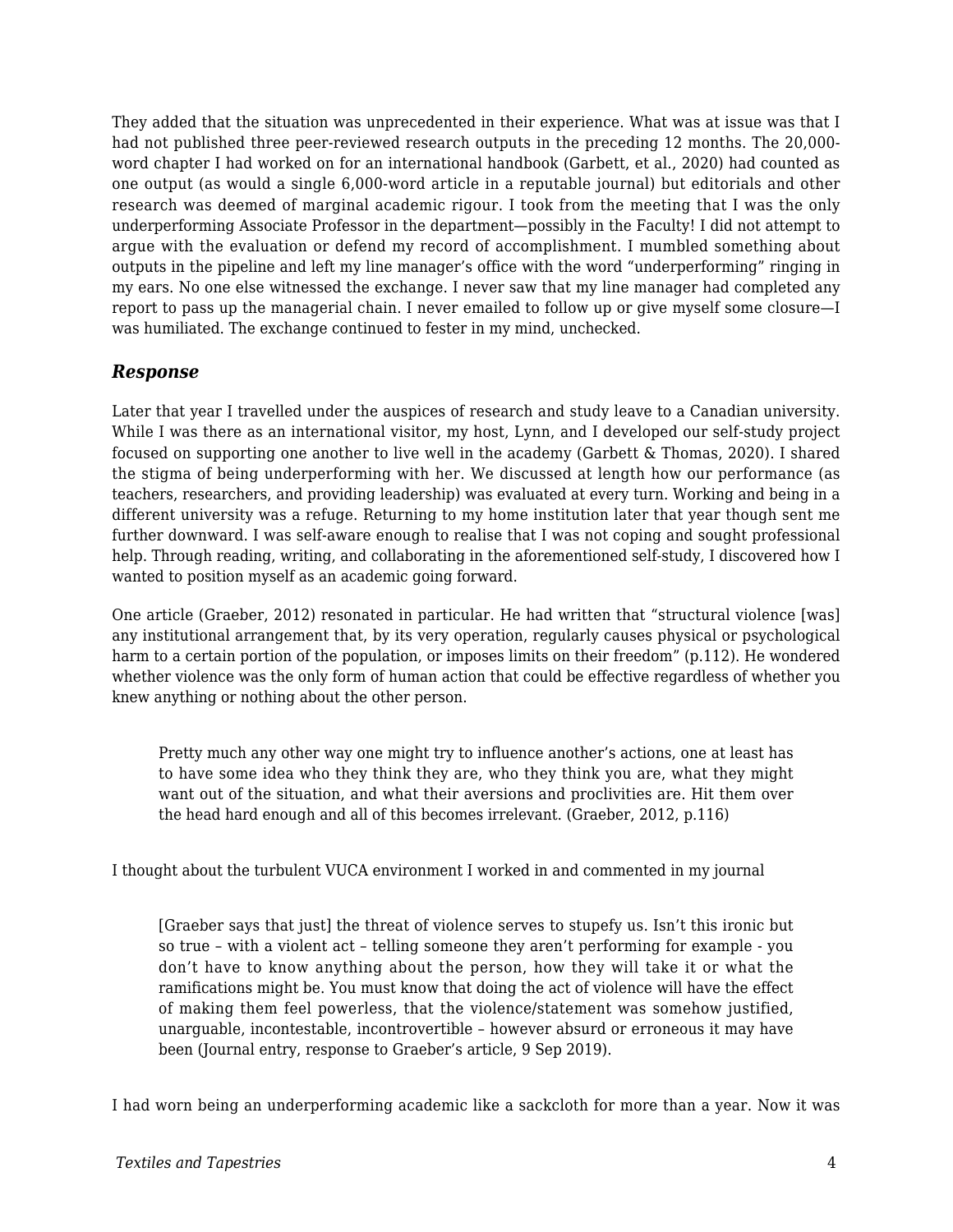beginning to make more sense to me. I wrote in this same journal entry:

Academics are under constant threat – our institution's restructuring meant that the real threat of being turfed out of the institution was so great that we just accepted it and kept our heads down. …It is as though a stone has been dropped into a bucket of water – a splash and then nothing. All is calm, all is as it was and should be. Carry on, nothing to see here folks (9 Sep 2019).

When I finally started sharing my story with colleagues, they told me about their own confrontations with those in management positions. Given the volatility and uncertainty in our workplace, many had become silent victims - fearful, disempowered, and undervalued. Very few felt they were in a position to challenge the status quo. For me, that had amounted to accepting the judgment that I was not performing at the level expected of an Associate Professor as valid. The intimation that I was the only person who had failed to meet expectations had added insult to injury and kept me even quieter. Through reading more literature and talking to others (former colleagues who were no longer employed at the university, critical friends, and others online) a theme of empowerment started to gain traction in my journal and a determination to take a stand against the structural violence as an academic emerged. I no longer felt cowed into silence. Talking with others led to a thoughtful sharing of strategies and approaches to dealing with the stressors inherent in the workplace that we were all exposed to.

#### *Incident 2 (November 2019)*

Towards the end of November 2019, draft workloads were circulated via email to all teaching staff. Teaching, research, and service components are apportioned 40:40:20 as a full time equivalent academic workload. My teaching and related teaching duties component showed 965 hours, excluding a projected further 150-200 hours of post-graduate supervisions. The standard academic teaching component was between 630-810 hours so my projected teaching load looked to be at least 300 hours above the upper limit. I emailed my concern to the Head of School.

I do not want my name put down against courses that I will not have the capacity to teach. I am not prepared to be a placeholder and have this as my responsibility to worry about over the coming months (email, 21 November 2019).

I received an immediate reply reassuring me that it would be resolved. However, from past personal and shared common experiences, I knew how difficult it was to change things once they had solidified. I responded:

[I]n the past, working well overload and being used to "fill gaps" has become a fait accompli if not challenged early. I am not responsible for the staff shortages. I am not prepared to teach above the maximum 810 again [as I had in previous years]. It is stated in the Health and Safety at Works Act (2015): Whoever creates the risk manages the risk. HSWA requires health and safety work risks to be managed. This means consideration of the potential work-related health conditions as well as the injuries that could occur. Health conditions include both physical and psychological acute and long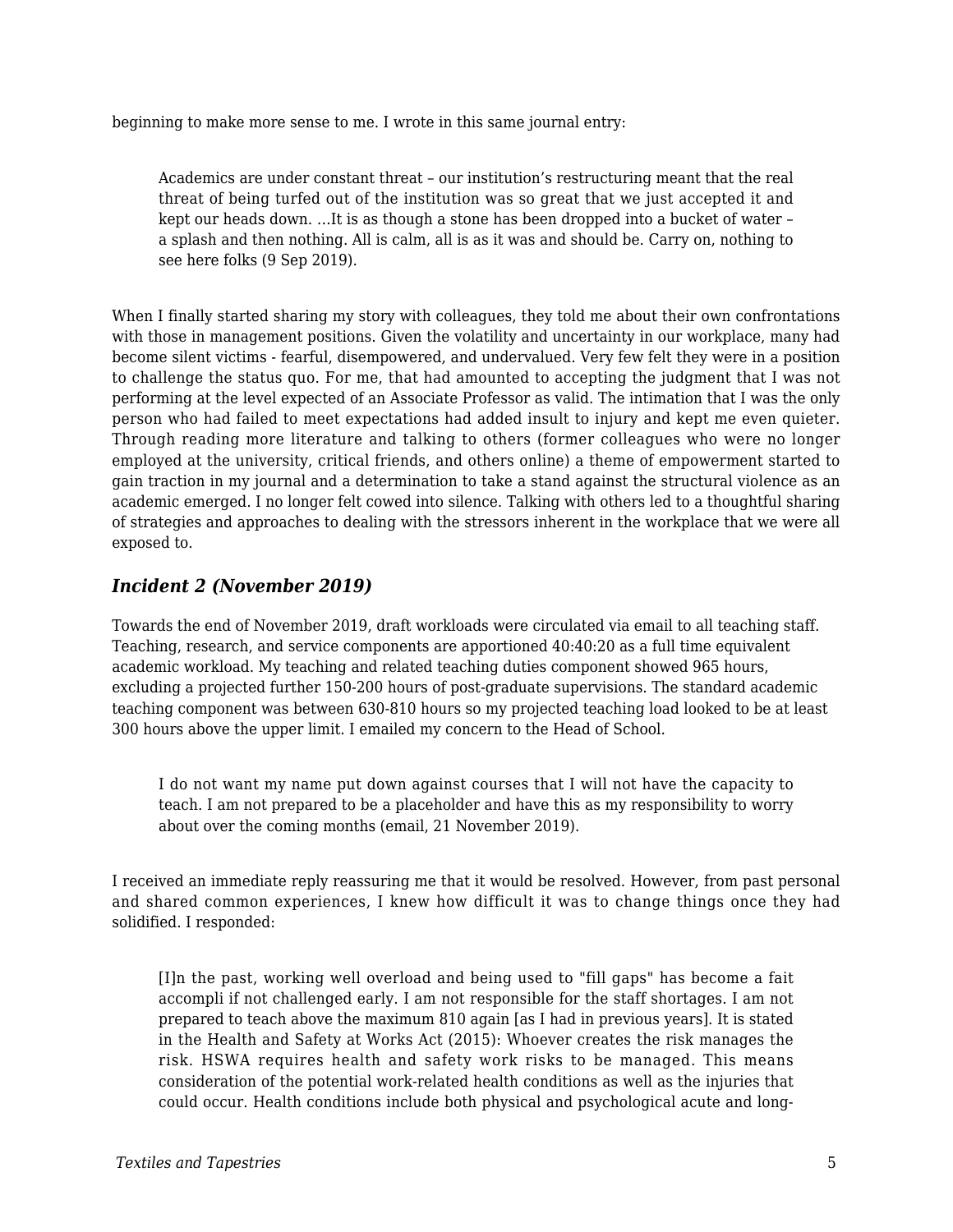term illnesses.

It also states in the Foreword of the University's Health, Safety and Wellbeing Policy, 2019 that "the University must go beyond legislative compliance to a culture that is proactive in supporting the health, safety and wellbeing of all its members."

QED I am managing the risk to my health and wellbeing proactively.

If you [the Head of School] have identified a risk as being that non-specialists may have to teach primary science courses, I would respond that the bigger risk is to ask me to teach them above load to the detriment of my wellbeing and my academic performance (email, 21 November, 2019).

#### *Response*

This email exchange, explicitly guarding my wellbeing and performance, confirms a new determination in my sense of self as an academic working in a managerialist institution. I have realised that I can, and must, assert control over what I can in my VUCA context to protect my sense of self. Knowing what I can control is the first step. Having to reduce my classes from 36 to 27 hours of teaching time, or to move to on-line teaching in the pandemic were things I had no control over. Complying with those examples did not diminish my sense of academic self even though much of my identity rests on the relationships I foster teaching face-to-face. If I have no control over something and I cannot tolerate it or negotiate a different position with the institution, then I must make the decision whether it is worth resigning my position over. This mindset has enabled me to feel more in control of my situation. It is interesting to realise that feeling cowed to submit to expectations without protest in the first incident was the start of my unravelling. Shame, fear, and embarrassment kept me silent and stuck – I did not consider at that point that I could resign. Nor did I feel I had the authority to argue. In the second incident, I had weighed up what the institution anticipated I might do against my own goals and expectations. Somewhere in between these incidents, I had reimagined myself as agentic and capable of negotiating what I wanted to accomplish within my role as a senior academic. I had realised the importance of establishing a horizontal relationship between myself and my workplace – at least from my perspective. This had been heavily influenced by my reading of Adlerian psychology, the underpinning philosophy in Kishimi and Koga's (2013) book. I summarised my thoughts to a friend:

Having a horizontal relationship means that I have no need to seek my institution's approval or meet their expectations because I am focused on meeting my expectations and satisfying my own goals. "Your goal is to lead your life", not comparing yourself to others … we owe it to ourselves to keep trying to make a difference (Telegram, Andrea, 5 Jan 2019).

To another critical friend I explained:

By trying to take a more horizontal approach, I am looking at what I want my work to be based on. They [the university] are providing me with an opportunity to teach students and to make a difference in the way they approach teaching. That is the basis of our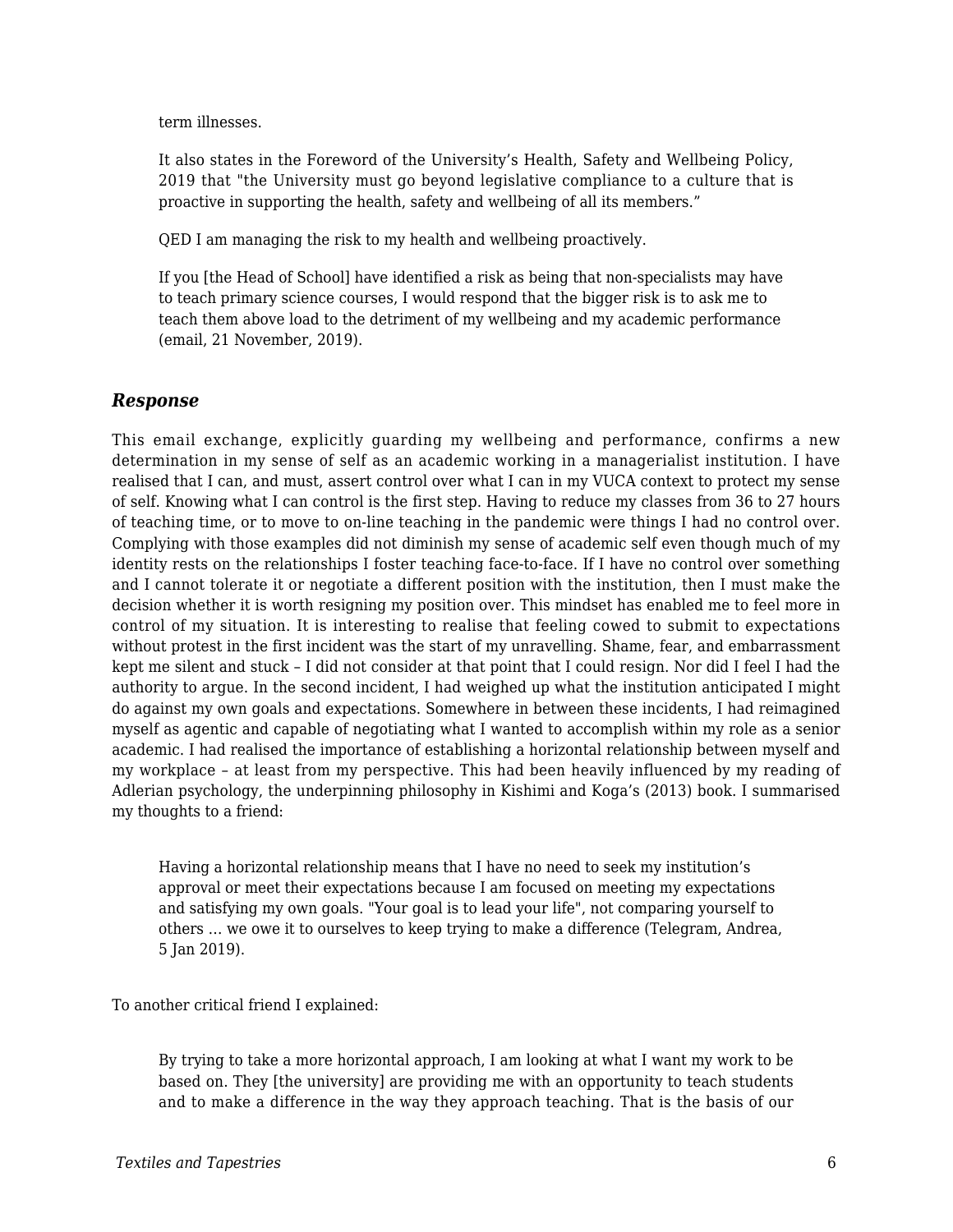relationship [from my perspective]. I do that task because that is what I want to do with my energy and time. (Telegram, Lynn, 16 Jan 2019)

I knew that the institution would always want me to do more but I was determined to avoid the selfinduced stress of pretending I could cope with unrealistic and constant demands. As Kinman (2014) states:

Work-related stress has significant costs for the wellbeing of academics, their families, their colleagues, their university and the quality of higher education. Universities put considerable time and effort into enhancing the student experience, and rightly so, but little consideration appears to be given to the implications of exhausted, demoralised and dissatisfied academics. (p.231)

My university does promote well-being and work-life balance as desirable and attainable. As I had read the Health, Safety and Wellbeing policy, I had noted that the university's role was to work in partnership with the health, safety, and wellbeing representatives to achieve the required level of protection and compliance and develop effective health, safety and wellbeing management practices. However, translated to a faculty level it appeared that promoting well-being was largely confined to raising awareness about the detrimental effect of mental ill-health and providing access to well-being opportunities. All staff had a responsibility for their own health, safety, and wellbeing. I had read Saltmarsh's (2016) article, nodding my head in agreement.

[M]ental ill-health is invoked as an avoidable or manageable malaise, the containment of which is constituted as both devolved responsibility and celebratory occasion. Mental well-being, on the other hand, is constituted as a form of happiness that is simultaneously an unmarked, albeit obligatory duty, as well as a protection against personal crises, relational instability and institutional risk (p. 168).

I emailed to thank her and added:

I am struggling with our institution's discourse that they are doing the right thing by providing staff with the opportunity to attend Pilates classes 2 times a week at a reduced rate... suddenly it is my responsibility to take better care of myself physically…. In this highly performative environment I just wanted to let you know that reading your paper has actually made a difference to me. (email 23 Sep 2019)

I was surprised and affirmed to receive a reply.

Sometimes it's difficult to keep up the enthusiasm for speaking into this higher ed space, especially when there seem to be so many people lapping up the yoga-dancemindfulness-gratitude koolaid. (email 24 Sept 2019)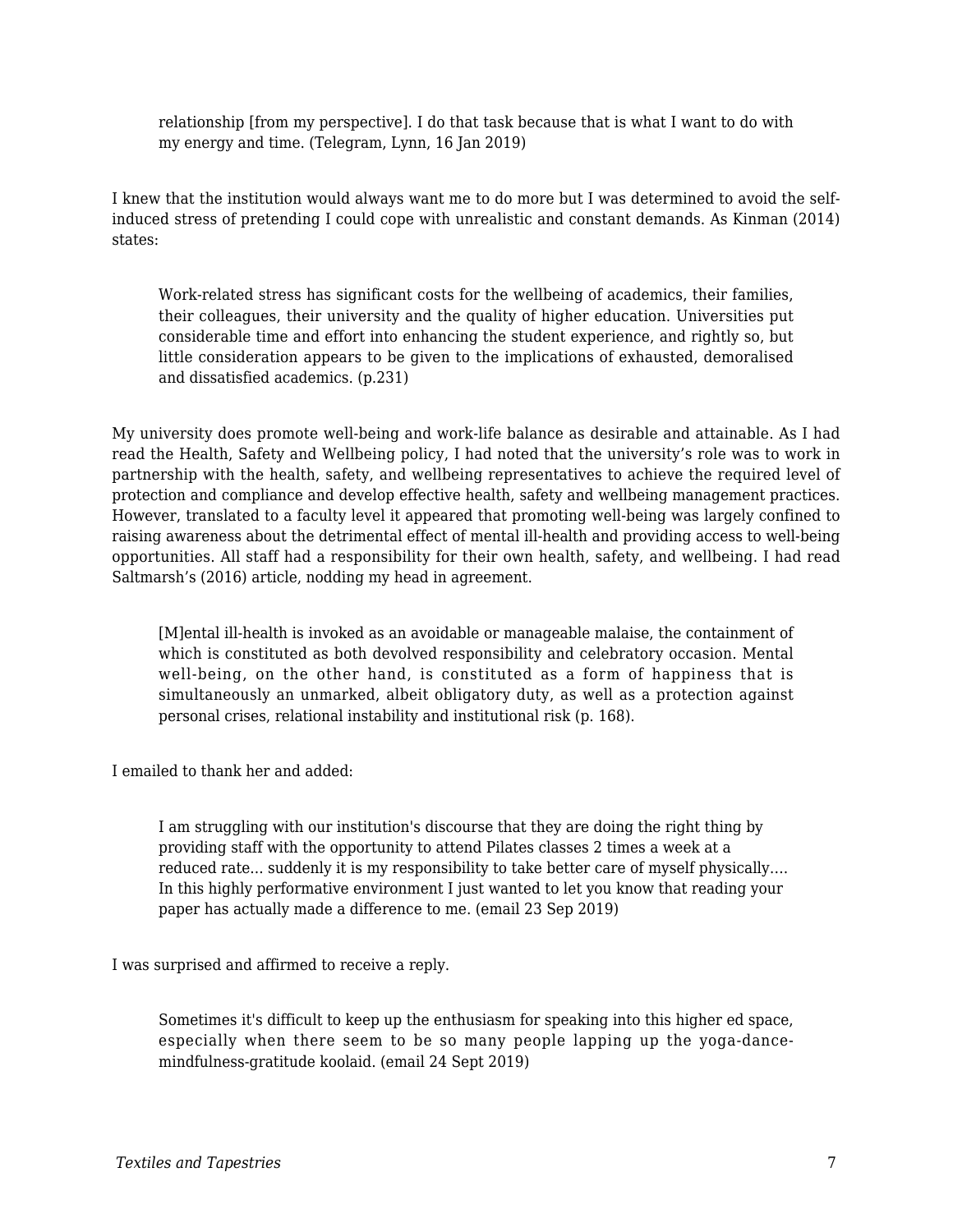## **Concluding Thoughts**

This then has been my response to the challenges that are before us all as we struggle in this "new normal" tertiary environment. Wallace-Hulecki (2017) suggests that leadership in the VUCA environment should be a 2.0 version and show Vision, Understanding, Courage, and Adaptability. To take a more humane approach in what has been an inhumane environment may well be upon us all in a post-pandemic world. The motivation to live well as an academic stems from an intrinsic need to contribute to creating an institution that is a better place than it is now. For me, this will be through connecting and reaching out on my terms to build positive, supportive relationships with colleagues. It will be through maximising my opportunities to make a difference through my teaching and contributing to the research community in meaningful ways. If this fails to meet my expectations, I will have the courage to move on.

### **References**

Barber, H. F. (1992). Developing strategic leadership: The US Army War College experience. *Journal of Management Development, 11*(6), 4–12.

Fletcher, T. & Ovens, A. (2015). Self-study in physical education: bridging personal and public understandings in professional practice. *Asia-Pacific Journal of Health, Sport and Physical Education, 6*(3), 215–219,

Garbett, D. & Thomas. L. (2020). Stitching together our personal and professional selves: A self-study of inter-collegial support, (in press). In C. Edge, A. Cameron-Standerford, & B. Bergh (Eds.), *Textiles and Tapestries: Self-Study for Envisioning New Ways of Knowing*. Retrieved from https://edtechbooks.org/textiles\_tapestries\_self\_study/stitching\_together

Graeber, D. (2012). Dead zones of the imagination: On violence, bureaucracy, and interpretive labor. *HAU: Journal of Ethnographic Theory*, *2*(2), 105–128.

Holly, M. L. (2003). *Keeping a professional journal.* Deakin University Press.

Kinman, G. (2014). Doing more with less? Work and wellbeing in academics *Somatechnics* 4.2 219–235 DOI: 10.3366/soma.2014.0129 Edinburgh University Press. [www.euppublishing.com/soma](http://www.euppublishing.com/soma)

Kinman, G., & Johnson, S. (2019). Special section on well-being in academic employees. *International Journal of Stress Management, 26*(2), 159-161. [https://edtechbooks.org/-MHn](https://psycnet.apa.org/fulltext/2019-24245-001.html)

Kishimi, I. & Koga, F. (2013). *The courage to be disliked.* Atria Books, Simon & Schuster.

LaBoskey, V. K. (2004). The methodology of self-study and its theoretical underpinnings. In J. J. Loughran & M. L. Hamilton & V. K. LaBoskey & T. Russell (Eds.), *International handbook of selfstudy of teaching and teacher education practices* (Vol. 2, pp. 817-869). Dordrecht: Kluwer Academic Publishers.

Olssen, M & Peters, M (2007). Neoliberalism, higher education and the knowledge economy: from the free market to knowledge capitalism. *Journal of Education Policy*, *20*(3), 313-345.

Ovens, A. & Garbett, D. (2020). Weaving self-studies through journaling: A systematic review. In C.